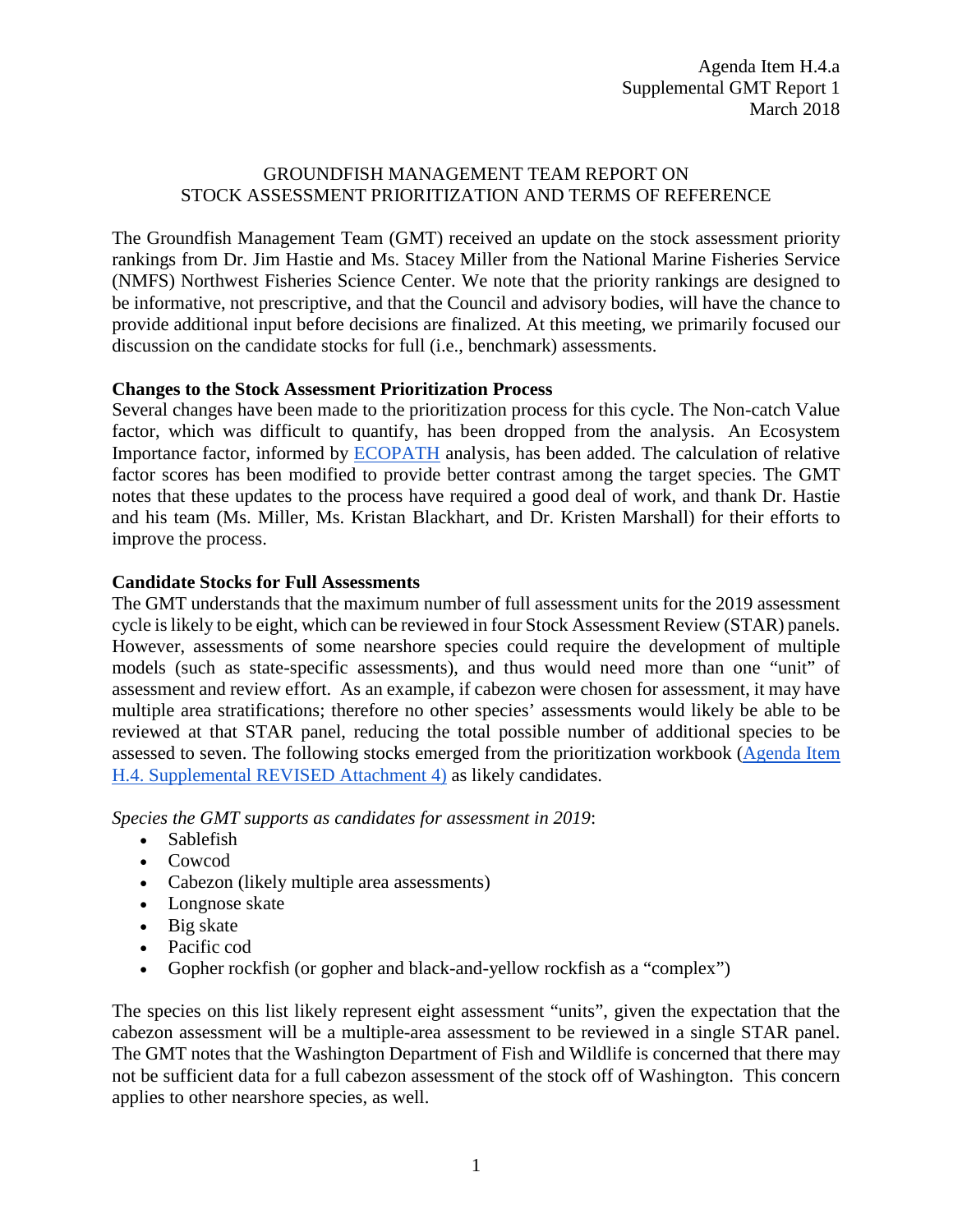The GMT recommends that Pacific cod be considered for a 2019 assessment, as this stock is a primary target in the treaty bottom trawl fishery, is sporadically landed in other fisheries, and has never been assessed on the U.S. West Coast. Additionally, with the recent large decline estimated for the stock in the Gulf of Alaska, it seems prudent to estimate the status of the West Coast Pacific cod stock. The GMT discussed the benefit of conducting a transboundary Pacific cod assessment, which could be a more likely approach if the assessment is postponed until 2021. However, waiting until 2021 to assess Pacific cod does not insure that a transboundary assessment will be contemplated. The GMT recommends consideration for an assessment in the upcoming cycle due to its economic contribution to West Coast groundfish fisheries.

The GMT recommends a 2019 big skate assessment since this species has never been assessed on the West Coast, and is a high attainment stock. A skate-specific STAR Panel, focused on longnose and big skate, would be efficient for the reviewers, since similar data sources will be used. There are concerns with speciating historical skate catches that have been landed in unspecified skate market categories. However, the GMT understands that a historical catch reconstruction workshop focused on skates is proposed for fall 2018, and could resolve these concerns to accommodate longnose and big skate assessments in 2019.

# *Species the GMT supports for assessment in 2021*:

- Vermilion rockfish (likely to be an assessment of vermilion and sunset rockfish as a "complex" south of Pt. Conception and a separate area model north of Pt. Conception)
- Brown rockfish
- Copper rockfish
- Quillback rockfish
- Bank rockfish
- Dover sole
- Black rockfish

Since vermilion and sunset rockfish have never been assessed, and since these species contribute to high recreational catches in California, the need for these assessments has become increasingly important. However, a vermilion/sunset rockfish assessment would likely benefit from data mining and preparation that will take more time than is available this year, particularly given that the higher priority cabezon and gopher/black-and-yellow rockfish assessments will require substantial data inputs from California. Therefore, deferring this assessment to 2021 may increase the quality of input data. Note that if this stock/complex is assessed in two areas, it may require a dedicated STAR Panel for review.

Other species among the top candidates for assessment may also be better assessed in the 2021 cycle, mainly due to the lead time required for age reading, data assembly, and preliminary analysis. These species include brown, copper, quillback, and bank rockfish. The SSC also considered Dover sole, but did not see a critical need for assessment at this time. The GMT concurs. Black rockfish was assessed recently (2015), and there are no new sources of data warranting a full assessment at this time. New information for black rockfish and other nearshore species may be available in future cycles from anticipated remotely operated vehicle (ROV) studies and hydro-acoustic surveys in some areas. As mentioned above, there is not likely to be a significant amount of new information to inform assessments for Washington nearshore stocks in 2021.